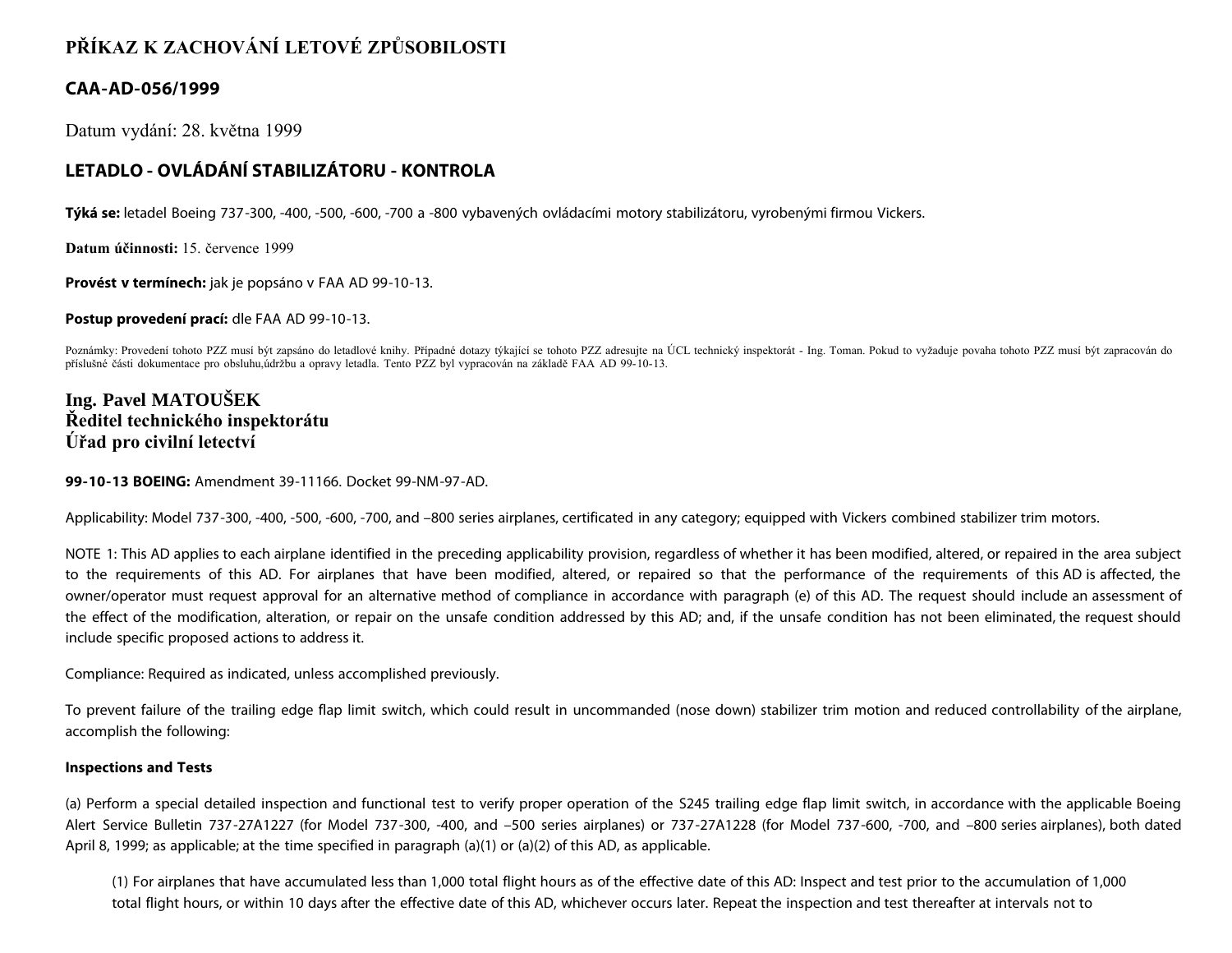exceed 300 flight hours, until accomplishment of paragraph (c) of this AD.

(2) For airplanes that have accumulated 1,000 or more total flight hours as of the effective date of this AD: Inspect and test within 5 days after the effective date of this AD. Repeat the inspection and test thereafter at intervals not to exceed 300 flight hours, until accomplishment of paragraph (c) of this AD.

NOTE 2: Any inspection and test of the S245 trailing edge flap limit switch accomplished prior to the effective date of this AD in accordance with the Accomplishment Instructions of either Boeing Alert Service Bulletin 737-27A1227 (for Model 737-300, -400, and –500 series airplanes) or 737-27A1228 (for Model 737-600, -700, and –800 series airplanes), both dated April 8, 1999, as applicable, is considered acceptable for compliance with the initial inspection and test specified in paragraph (a) of this AD.

#### **Corrective Action**

(b) If any malfunction is detected during any inspection and test required by paragraph (a) of this AD, prior to further flight, replace the existing limit switch with a new limit switch in accordance with the Boeing Alert Service Bulletin 737-27A1227 (for Model 737-300, -400, and –500 series airplanes) or 737-27A1228 (for Model 737-600, -700, and – 800 series airplanes), both dated April 8, 1999, as applicable. Repeat the inspection and test thereafter at intervals not to exceed 300 flight hours, until accomplishment of paragraph (c) of this AD.

(c) Within 3 months after the effective date of this AD: Incorporate an improved design of the stabilizer control system in accordance with a method approved by the Manager, Seattle Aircraft Certification Office (ACO), FAA, Transport Airplane Directorate. Incorporation of an improved design, as required by this paragraph, constitutes terminating action for the repetitive inspection and test requirements of this AD.

#### **Reporting Requirement**

(d) Within 10 days after accomplishing the inspection and test required by paragraph (a) of this AD, submit a report of the inspection and test results (positive findings of malfunctioning only) to the Manager, Seattle ACO, FAA, Transport Airplane Directorate, 1601 Lind Avenue SW., Renton, Washington, 98055-4056. The report must include the inspection results, the airplane serial number, and the total number of landings and flight hours on the airplane. Information collection requirements contained in this regulation have been approved by the Office of Management and Budget (OMB) under the provisions of the Paperwork Reduction Act of 1980 (44 U.S.C. 3501 et seq.) and have been assigned OMB Control Number 2120-0056.

#### **Alternative Methods of Compliance**

(e) An alternative method of compliance or adjustment of the compliance time that provides an acceptable level of safety may be used if approved by the Manager, Seattle ACO. Operators shall submit their requests through an appropriate FAA Principal Maintenance Inspector, who may add comments and then send it to the Manager, Seattle ACO.

NOTE 3: Information concerning the existence of approved alternative methods of compliance with this AD, if any, may be obtained from the Seattle ACO.

#### **Special Flight Permits**

(f) Special flight permits may be issued in accordance with sections 21.197 and 21.199 of the Federal Aviation Regulations (14 CFR 21.197 and 21.199) to operate the airplane to a location where the requirements of this AD can be accomplished.

#### **Incorporation by Reference**

(g) Except as provided by paragraph (c) of this AD, the actions shall be done in accordance with Boeing Alert Service Bulletin 737-27A1227, dated April 8, 1999; or Boeing Alert Service Bulletin 737-27A1228, dated April 8, 1999; as applicable. This incorporation by reference was approved by the Director of the Federal Register in accordance with 5 U.S.C. 552(a) and 1 CFR part 51. Copies may be obtained from Boeing Commercial Airplane Group, P.O. Box 3707, Seattle, Washington 98124-2207. Copies may be inspected